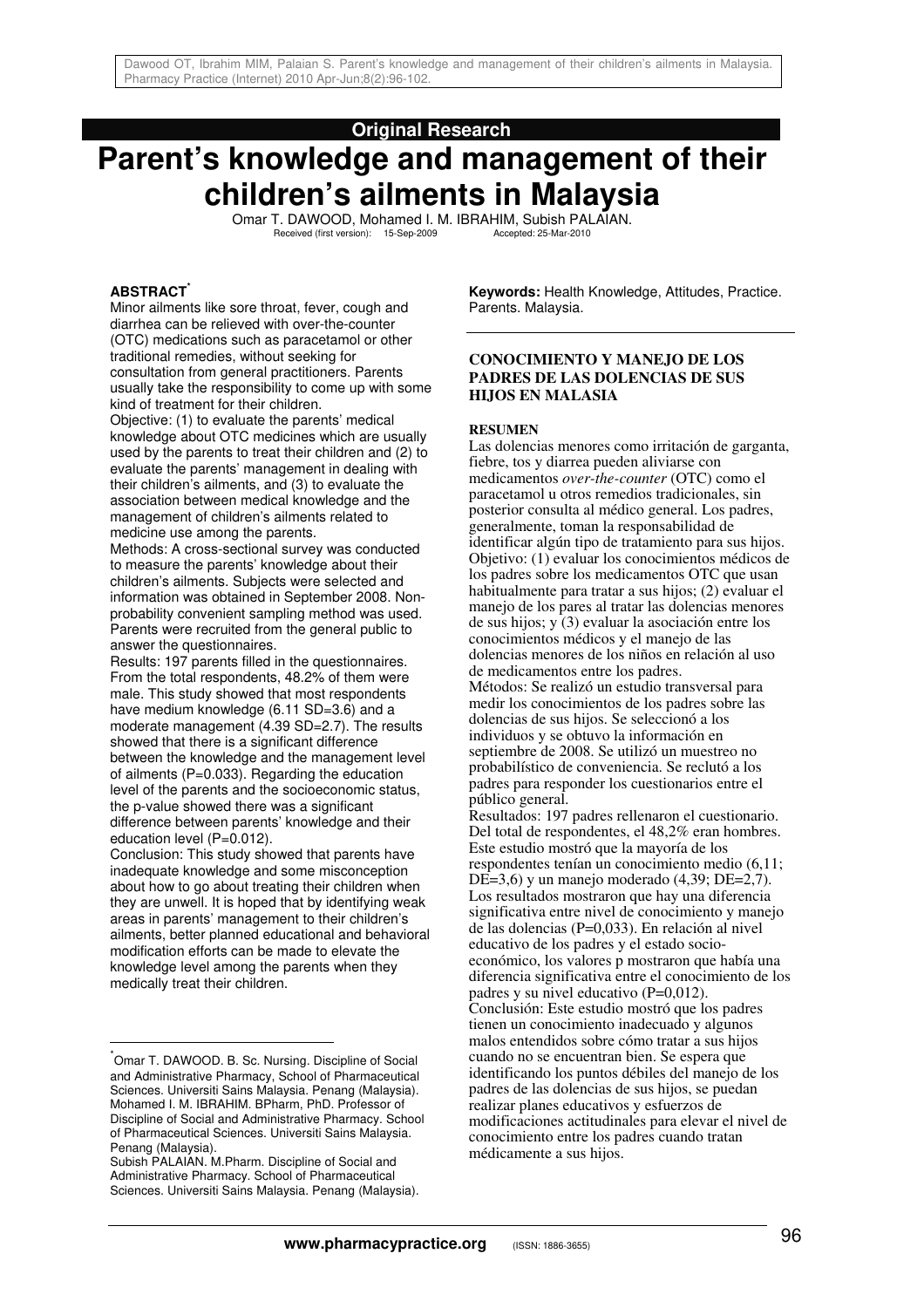**Palabras clave:** Conocimientos, actitudes, práctica sobre salud. Padres. Malasia.

# **INTRODUCTION**

Suffering from minor ailments is the most frequent episode in childhood experiences. Fever is one of the chief complaints as many as one third of all pediatric consultations in general practice.<sup>1</sup> A study by Crocitti, et al. 2001 indicated that parents still have a problem to care the fever in children. Some parents believe that fever is one of the diseases which may occur among their children, rather than to be a sign or symptom of illness.<sup>2</sup> In many countries, the antipyretic medicine and other overthe-counter (OTC) medicines are commonly used among parents to treat their children. $3$  Using (OTC) medicine among parents may be affected by their attitudes towards illnesses. However, it is worth mentioning that some previous studies show that parents' knowledge about fever is still inaccurate. Most parents are confused about which medicine should be given to their children to manage the pain and fever associated with minor ailments.

The common ailments of children including headache, fever, flu, diarrhoea and sore throat can be treated at home. Some minor ailments can be relieved with (OTC) medications such as Paracetamol or other traditional remedies, without seeking for consultation from general practitioners or pediatricians. When a child falls ill, the parents' concerns are often influenced by their knowledge of the ailments. Parents may get advice from the media, through family tradition, from friends and via other sources which affect their management of the ailments.<sup>4</sup> The concept of self-management in healthcare includes disease prevention, selfdiagnosis, self-treatment and appropriate consultation with health care practitioners. Within the context of children's ailments, the decisionmaker will usually be the child's care taker.<sup>5</sup> A care taker must be the parent or guardian of the child. In general, parents with higher level of medical knowledge are expected to have a better management of children's ailments. This study aimed to enhance the parents' knowledge about their children's illnesses and improve their management of treating their children from minor ailments, in addition to recommend that health care professionals should communicate with parents and do not cast aside the latter's beliefs about children's ailments.

# **METHODS**

The study design was a cross-sectional study. Cross-sectional studies analyze data collected on a group of subjects at one time rather than over a period of time. Subjects (parents) were recruited to measure their medical knowledge and management level to treat their children's ailments.

This study was conducted to identify parents' medical knowledge on minor ailments concerning their children. The target population of the study was the 'parents' group regardless of age groups, ethnics, occupations, and social status. The total sample size of this survey was 200 parents.

Non-probability convenient sampling method was used. Parents were recruited from the public to answer our questionnaires. This preliminary survey was carried out in the Penang Island, one of the states of Malaysia. According to the inclusion criteria, the parents who were able to read and write were included. Furthermore, parents who had child under 12 years old and agreed to participate in this survey were included. Regarding to the exclusion criteria, the parents who were declined to participate or didn't able to read and write were excluded. For the researchers' convenience as well as taking into account the availability of respondents to complete the questionnaire, the setting of data collection was from different area; shopping center, bus station and housing area regardless to their gender, economic status or education level.

The questionnaire was designed to evaluate the parents' knowledge about OTC medicines which are usually used to treat the minor ailments. In addition, to explore how the parents are usually manage the minor ailments. Most questions came from the previous studies related to parents' self-medication and parents' knowledge about medicines. The face and content validity were performed with health care professionals before conducting the survey.

Self-administered questionnaire was used to collect the data from the parents. Written informed consent form was obtained from the parents who were agreed to participate in the survey. Parents were required to answer and complete the questionnaire on the spot. The questionnaire was designed to consist of 3 parts. Part 1 was the demographic information of the parents, and part 2 for investigating the level of medical knowledge of parents about OTC medications, whilst part 3 was on the parents' ways of handling their children's illnesses. The researchers had explained each question to all respondents before they filled in the questionnaire. For parents with limited command of the English language, the questionnaire was translated into Malay language and Mandarin versions, for ease of understanding.

Data analysis had been done by the aid of statistical software, the Statistical Package for Social Sciences (SPSS) Version 15.0. Frequencies of demographic information of respondents were tabulated. In order to measure the level of medical knowledge of parents and the management of children ailments, the score of each respondent for part 2 and part 3 of the questionnaire was counted and analyzed. To calculate the total marks of different respondents, we used the scoring method for different answers and actions. Chi square test and Spearman rho correlation test were used to find the association between the variables.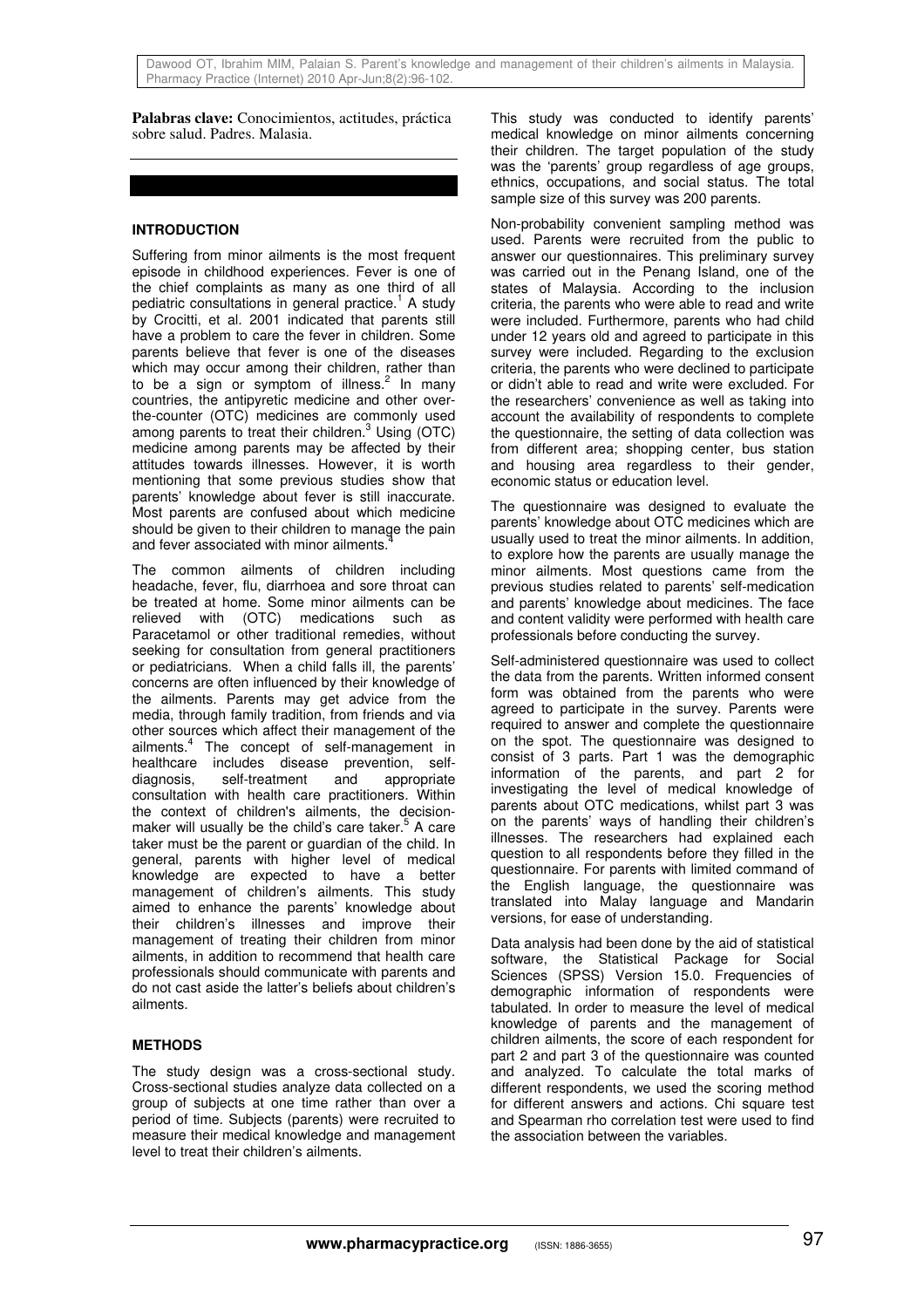| Dawood OT, Ibrahim MIM, Palaian S. Parent's knowledge and management of their children's ailments in Malaysia. |  |  |  |  |  |
|----------------------------------------------------------------------------------------------------------------|--|--|--|--|--|
| Pharmacy Practice (Internet) 2010 Apr-Jun:8(2):96-102.                                                         |  |  |  |  |  |

|                               | Table 1: Socio-demographic of the sample ( $n = 197$ ) |                |      |
|-------------------------------|--------------------------------------------------------|----------------|------|
| Socio-demographic information |                                                        | N              | $\%$ |
| Gender                        | Male                                                   | 95             | 48.2 |
|                               | Female                                                 | 102            | 51.8 |
|                               | Malay                                                  | 60             | 30.5 |
| Race                          | Chinese                                                | 107            | 54.3 |
|                               | Indian                                                 | 25             | 12.7 |
|                               | Others                                                 | 5              | 2.5  |
|                               | 11-20 years old                                        | 8              | 4.1  |
|                               | 21-30 years old                                        | 37             | 18.8 |
| Age                           | 31-40 years old                                        | 66             | 33.5 |
|                               | 41-50 years old                                        | 52             | 26.4 |
|                               | 51-60 years old                                        | 21             | 10.7 |
|                               | 61 years old and above                                 | 13             | 6.6  |
|                               | Private sector                                         | 98             | 49.7 |
| Occupation                    | Unemployed                                             | 40             | 20.3 |
|                               | Public sector                                          | 36             | 18.3 |
|                               | Retired                                                | 23             | 11.7 |
|                               | Primary school                                         | 26             | 13.2 |
|                               | Lower secondary (PMR)                                  | 20             | 10.2 |
|                               | Higher secondary (SPM/O-level)                         | 44             | 22.3 |
| Education                     | Diploma                                                | 24             | 12.2 |
|                               | Pre university STPM/A-level/matriculation              | 39             | 19.8 |
|                               | University                                             | 42             | 21.3 |
|                               | Others                                                 | $\overline{c}$ | 1.0  |
|                               | RM5001 and above                                       | 15             | 7.6  |
|                               | RM3001-RM5000                                          | 36             | 18.3 |
| Monthly income                | RM1001-RM3000                                          | 66             | 33.5 |
|                               | RM1000 and below                                       | 40             | 20.3 |
|                               | None                                                   | 40             | 20.3 |
| * RM1 = $0.29$ USD            |                                                        |                |      |

#### **RESULTS**

Out of the 200 distributed questionnaires, 197 (98.5%) questionnaires were successfully collected.

Socio-demographic characteristics

Table 1 presents the demographic information of 197 participants in Penang Island who had filled in the questionnaires. Multi racial parents had been chosen to be a variable to find if this factor may influence the parents' knowledge about medicines and this factor can be utilized as evidence-based information in the future. There were 95 male and 102 female respondents participating in the survey. The majority of our respondents were 31-40 years old and 41-50 years old.

Parents' knowledge about the treatment of their children

Table 2 showed the general knowledge among parents regarding the OTC medicines. Most of parents weren't familiar with the name of medicines especially in cases of diarrhea and cough therefore, the parents who would known and recognized the medicines for these cases were ticked "yes" and for those parents who wouldn't known and recognized the medicines were ticked "no" . Most of the parents were knowledgeable enough about the kinds of medicine that should be given to their children during fever, when they have cold and when they suffer from cough. To add, 114 parents know the medicine for headache for their children but 83 (42.1%) parents do not have that knowledge. It is also a newly-found fact that the medicine for diarrhea is only known by 47.2% of parents, the lowest percentage gathered in the list.

Table 2: Parents' knowledge about medicines should be

| given to their children with different cases |          |            |  |  |  |  |  |
|----------------------------------------------|----------|------------|--|--|--|--|--|
| Do you know which medicine                   | Response |            |  |  |  |  |  |
| should be given for the cases                | Yes      | No         |  |  |  |  |  |
| below?                                       |          |            |  |  |  |  |  |
| Fever                                        | 159      | 38         |  |  |  |  |  |
|                                              | (80.7%)  | (19.3%)    |  |  |  |  |  |
| Headache                                     | 114      | 83         |  |  |  |  |  |
|                                              | (57.9%)  | (42.1%)    |  |  |  |  |  |
| Diarrhea                                     | 93       | 104        |  |  |  |  |  |
|                                              | (47.2%)  | (52.8%)    |  |  |  |  |  |
|                                              | 146      | 51         |  |  |  |  |  |
| Cold and cough                               | (74.1%)  | $(25.9\%)$ |  |  |  |  |  |
| Flu                                          | 104      | 93         |  |  |  |  |  |
|                                              | (52.8%)  | (47.2%)    |  |  |  |  |  |

Parents' beliefs about the form of medicine that works better for their children

Figure 1 referred to the parents' beliefs about medicines forms generally and showed that a large portion of respondents had chosen injection (24.87%) and syrup (22.34%) as the more suitable forms of medicine that they believed can work better on their children. This means there were 49 respondents who chose injection while 44 respondents opted for syrup as the more suitable forms of medicine for their children.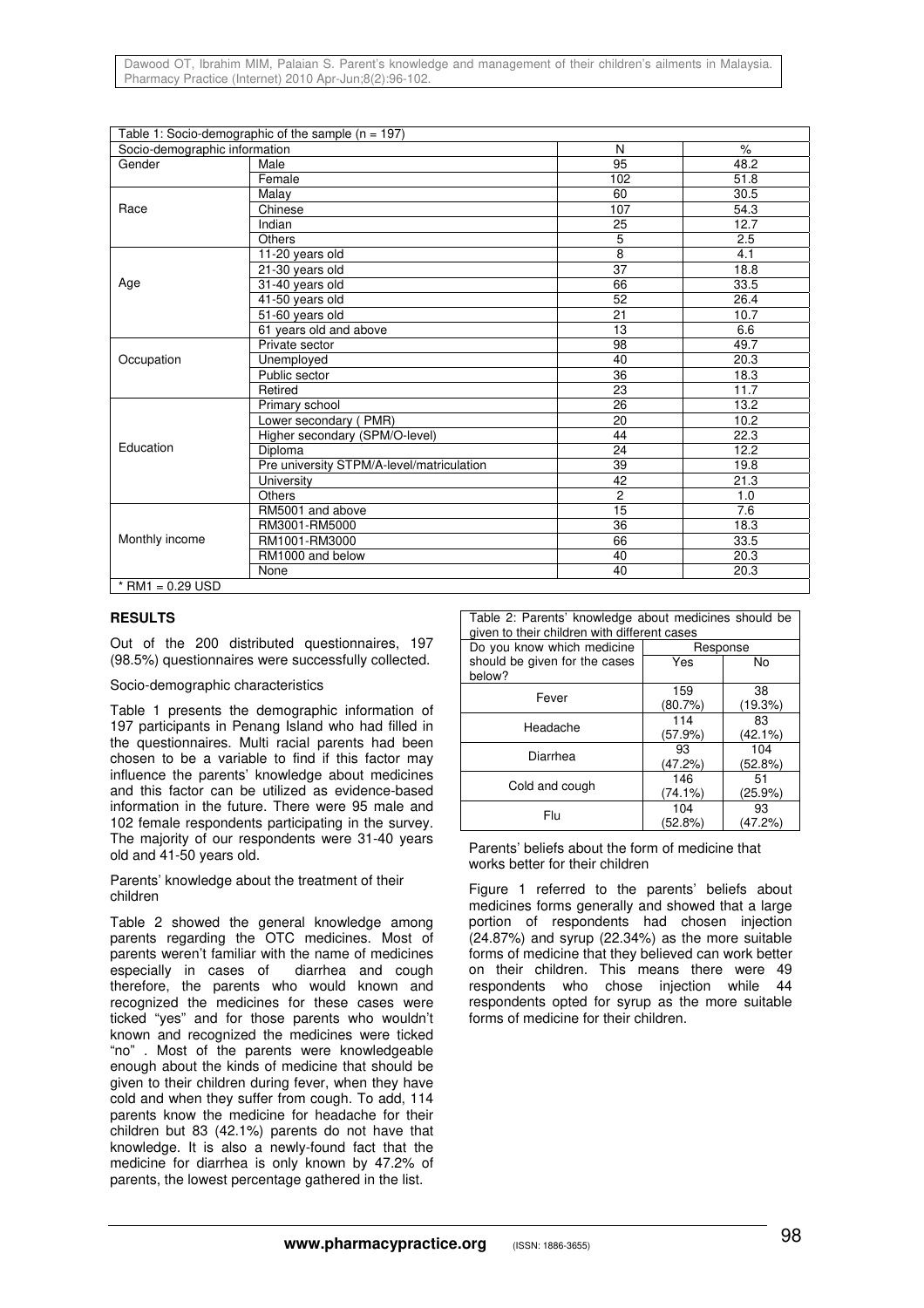

Figure 1: Which form of medicine do you believe work better for your children?

#### Parents' knowledge about over the counter medicines

From table 3 below, all questions was about medicines in general which are usually used to treat the minor ailments at home. There was a large percentage of respondents who hold the principle that medicine is important for their children. The Malay race and high education level (university) showed significant difference; the p-value were  $(p=0.042)$  and  $(p=0.012)$  respectively. In addition, 37.6% of parents think that medicine cannot do harm for their children while, 16.8% do not even know about any harmful effects of medicines. The older parents and those with higher education level monthly knowledgeable. The significant differences were found with age (p=0.028), highest education level  $(p=0.001)$  and the high monthly income  $(p=0.009)$ . Regarding the side effects of medicines, only 41.1% parents know about the side effects of their children's medicines. Parents with high level of education and high monthly income showed statistically significant differences and the p-value were ( $p=0.000$ ) and ( $p=0.016$ ).

Parent's management of over the counter medicines

Table 4 shows that 57.4% of respondents agreed that the financial status may affect the decision of seeking medical assistance for their children. Furthermore, parents with the high education level and the monthly income showed statistically significant ( $p=0.004$ ) and ( $p=0.001$ ). In addition, 96 of respondents (48.7%) agreed to give supplements such as multi vitamin to their children. The age of parents and the highest education level showed significant differences p-value were (p=0.038) and the age group of  $41-50$  years old  $(p=0.000)$ . Regarding the label of medicines, 83.3% of parents said they usually read the labels before giving the medicines to their children. Also, the age of parents and the highest education level showed significant differences (p=0.005) and (p=0.015) respectively. Most parents (67.5%) said they take note of the number of times the medicine should be taken by their children and the Chinese race showed significant difference (p=0.005).

Parents' knowledge level and their management level of over the counter medicines

Table 5 presents that most of respondents were with moderate knowledge level and moderate management level. There was significant association between the knowledge levels and also the levels of management (Chi-square test p-value was 0.033).

# **DISCUSSION**

This study has highlighted the parents' medical knowledge on illnesses of their children as well as their methods of managing their children's ailments. A quantitative approach was used to produce statistically representative results. In our study, Chisquare test showed there was no significant difference between the gender and their knowledge about medicines. Most of the respondents agree that medicine is important for their children. They know which medicines should be given to their

| Table 3: Respondent's response about knowledge of medicine for children |            |           |            |                          |          |          |            |           |          |  |
|-------------------------------------------------------------------------|------------|-----------|------------|--------------------------|----------|----------|------------|-----------|----------|--|
|                                                                         | Responses  |           |            | Chi-square test p-values |          |          |            |           |          |  |
|                                                                         | Yes        | <b>No</b> | don't      | Gender                   | Race     | Age      | Occupation | Highest   | Average  |  |
| Question                                                                |            |           | know       |                          |          |          |            | education | monthly  |  |
|                                                                         |            |           |            |                          |          |          |            | level     | income   |  |
| think<br>Do<br>that<br>you<br>1.                                        | 180        | 17        |            | 0.684                    | $0.042*$ | 0.511    | 0.128      | $0.012*$  | 0.606    |  |
| medicine is important for                                               | $(91.4\%)$ | $(8.6\%)$ |            |                          |          |          |            |           |          |  |
| your children?                                                          |            |           |            |                          |          |          |            |           |          |  |
|                                                                         |            |           |            |                          |          |          |            |           |          |  |
| 2.<br>think that<br>Do you                                              | 90         | 74        | 33         | 0.276                    | 0.100    | $0.028*$ | 0.051      | $0.001*$  | $0.009*$ |  |
| medicine can do harm for                                                | (45.7%)    | (37.6%)   | $(16.8\%)$ |                          |          |          |            |           |          |  |
| vour children                                                           |            |           |            |                          |          |          |            |           |          |  |
| 3. Do you know the side                                                 | 81         | 116       |            | 0.254                    | 0.088    | 0.056    | 0.082      | $0.000*$  | $0.016*$ |  |
| effects of your children's                                              | $(41.1\%)$ | (58.9%)   |            |                          |          |          |            |           |          |  |
| medicine?                                                               |            |           |            |                          |          |          |            |           |          |  |
| 4. Do you think that non-                                               | 101        | 96        |            | 0.933                    | 0.176    | $0.009*$ | 0.058      | $0.000*$  | $0.000*$ |  |
| prescribed medicine<br>can                                              | (51.3%)    | (48.7%)   |            |                          |          |          |            |           |          |  |
| treat your children?                                                    |            |           |            |                          |          |          |            |           |          |  |
| 5. Do you think that the                                                | 150        | 47        |            | 0.905                    | $0.027*$ | 0.122    | 0.430      | $0.019*$  | $0.000*$ |  |
| effectiveness of medicine                                               | (76.1%)    | (23.9%)   |            |                          |          |          |            |           |          |  |
| for the children is related to                                          |            |           |            |                          |          |          |            |           |          |  |
| their price?                                                            |            |           |            |                          |          |          |            |           |          |  |
| *p-value $< 0.05$                                                       |            |           |            |                          |          |          |            |           |          |  |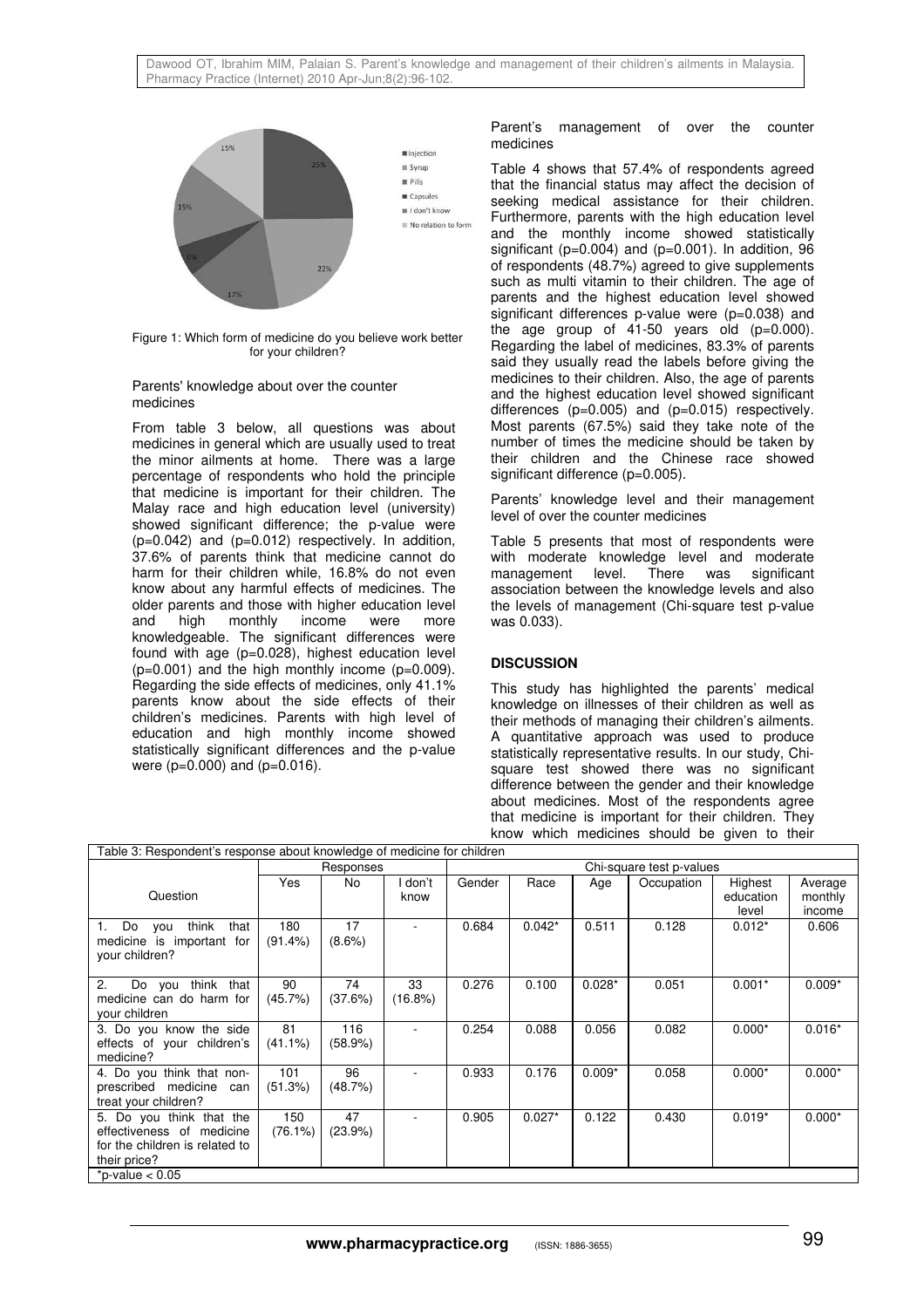children when they are having fever, cough, flu or headache. This is probably due to the fact that these are really the kinds of ailments which parents often encounter. For diarrhea, nonetheless, only 47.2% of parents are aware of its medicine. This is because diarrhea is not common among children as the parents may tend to be overly sensitive of their children's hygiene.

Most of the parents believe that injection and syrup work better for children. This is because medicines in the injection form works faster than others as it directly inserts medicine into the bloodstream. For

about medicine taken by their children. Parents also referred they used medicines information leaflets as a source of information.<sup>22</sup> There was a strong desire to share responsibility for assessment of their sick child with a professional, but parents are often worried or tend to feel guilty that they might be bothering the doctor unnecessarily. Although parents seek more information from their doctors, they may feel uncomfortable or may not have the confidence in making their real concerns clear to the doctor.<sup>8</sup> Parents choose non prescribed medicines or (OTC) medicine to treat their children. This is probably because they can simply give (OTC)

| Table 4: Respondent's management and actions on their children's ailments                                                     |                |                  |                          |          |          |            |                               |                              |  |  |
|-------------------------------------------------------------------------------------------------------------------------------|----------------|------------------|--------------------------|----------|----------|------------|-------------------------------|------------------------------|--|--|
|                                                                                                                               |                | Responses        | Chi-square test p-values |          |          |            |                               |                              |  |  |
| Question                                                                                                                      | Yes            | No.              | Gender                   | Race     | Age      | Occupation | Highest<br>education<br>level | Average<br>monthly<br>income |  |  |
| your financial<br>Do<br>1.<br>affect<br>status<br>your<br>of seeking<br>decision<br>medical<br>assistant for<br>your children | 113<br>(57.4%) | 84<br>(42.6%)    | 0.195                    | $0.020*$ | 0.205    | 0.558      | $0.004*$                      | $0.001*$                     |  |  |
| 2. Do you give any<br>supplements such as<br>multi vitamin to your<br>child/children                                          | 149<br>(75.6%) | 48<br>$(24.4\%)$ | 0.505                    | 0.292    | $0.038*$ | 0.377      | $0.000*$                      | 0.116                        |  |  |
| 3. Do you read the<br>of<br>label<br>medicine<br>before giving it to your<br>child/children                                   | 168<br>(85.3%) | 29<br>(14.7%)    | 0.131                    | 0.957    | $0.005*$ | 0.101      | $0.015*$                      | 0.326                        |  |  |
| 4. Do you record the<br>time of the medicines<br>taken<br>by<br>your<br>child/children                                        | 133<br>(67.5%) | 64<br>(32.5%)    | 0.809                    | $0.005*$ | 0.099    | 0.099      | 0.965                         | $0.000*$                     |  |  |
| *p-value $< 0.05$                                                                                                             |                |                  |                          |          |          |            |                               |                              |  |  |

medicine in syrup form, it works better for children because of parents consideration that syrup can be easily swallowed by children<sup>18</sup>, and this automatically sheds light on the fact that medicine in tablets or capsules is harder to swallow.<sup>1</sup>

Table 5: Relationship between knowledge and management of minor ailment

|                   | Poor<br>(19.3%) | Moderate<br>(42.6%) | Good<br>$(38.1\%)$ | p-<br>value |  |  |  |
|-------------------|-----------------|---------------------|--------------------|-------------|--|--|--|
| Knowledge         |                 |                     |                    |             |  |  |  |
| Low               |                 | 13                  | 3                  | $0.033*$    |  |  |  |
| Moderate          | 22              | 36                  | 41                 |             |  |  |  |
| High              | 9               | 35                  | 31                 |             |  |  |  |
| Total             | 38              | 84                  | 75                 |             |  |  |  |
| *p-value $< 0.05$ |                 |                     |                    |             |  |  |  |

The data showed that most of the respondents prefer modern or pharmaceutical medicine to treat their children. Nonetheless, there were less than half of the respondents who felt that medicine can do harm to their children. This is probably because medicine prescribed by doctors and those sold in pharmacy stores are mostly modern medicine. Since most of the parents consult the doctor when their children are ill, the prescribed medicine will be the preferable choice for parents. They think that modern medicine is more efficient and reliable than traditional or herbal medicines.<sup>10</sup> Although most of the parents think that medicine can be harmful, not all of them were aware of potential side effects of their children's medicine. This is because parents tend to face difficulties in obtaining information

medicine to their children. Despite the lack of evidence for the effectiveness of many (OTC) medications<sup>11-13</sup> and the possible risks associated with their improper use among young children,  $14,15$ they remain widely used.<sup>16</sup> In addition most respondents said that the price or sources of the medicine affect the efficacy of the medicine for the children. They believe that cheap medicines are non-efficacious like expensive medicines or because the expensive medicines are not always available in drug shops.<sup>21</sup>

From the data collected, it was shown that there was a higher percentage of respondents whose decision of seeking medical assistance for their children was influenced by their financial status. Since free medicine can be obtained from public hospitals, most of the parents prefer to bring their children to consult a doctor in public hospitals. This is probably because they cannot afford the payment for their visit and medicines in private hospitals. Compared to private hospitals, charges for visits to the public hospital is significantly low. Hence, it becomes the preferred place for parents, especially parents with low and moderate monthly income to bring their sick children for treatment. However, most other parents prefer to seek treatment and medicine in private hospitals probably because of a few factors like better services, short waiting period and less crowded room. In other words, parents think that the efficiency of medicine for children is affected by the prices or sources of those medicines. They are willing to spend more money to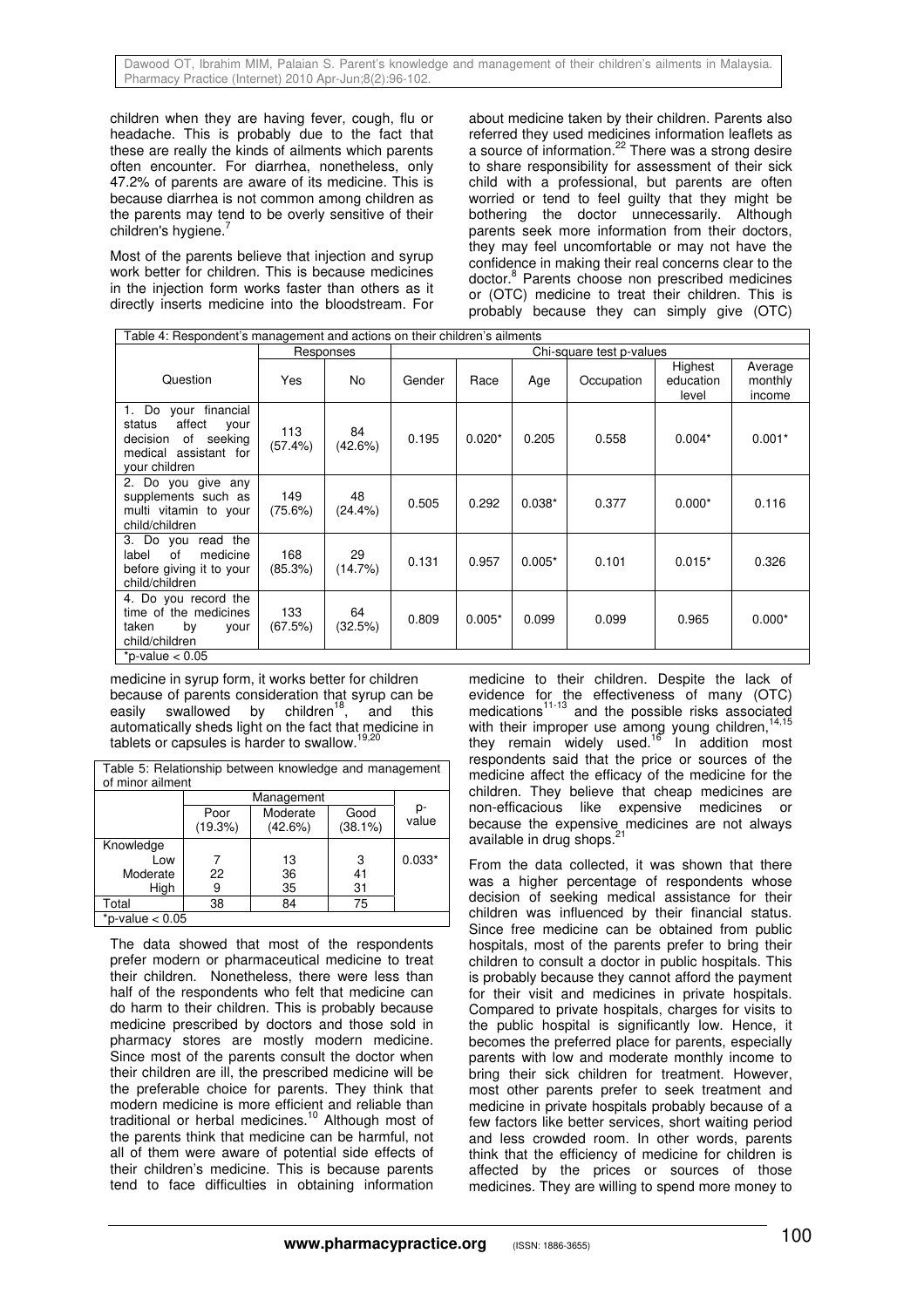buy medicine and multivitamins for their children. They usually think that high qualities come along with high prices. Most of them do give supplements or multivitamin to their children. They are concerned and care for their children's health so they do their best to prevent and protect their children from any ailments. Parents generally manage their children well when they are sick. Most parents had read the labels of medicine before giving it to their children and record the number of times the medicines are taken by their children. This is because the care of sick children is undeniably a moral issue and parents are judged by their actions.<sup>6</sup> As parents, they have responsibility to take good care of their children and hence, they must be very careful so that the medicines that had been given to their children are at the right amount and time. Two factors that appeared fundamental in shaping parents' responses to children's ailments are parents' sense of personal control when faced with their children's illness and the perceived threat imposed by an illness. Germane to personal control was parents' experience of comparative ignorance and difficulty in establishing the severity of illness. Parents' concerns were expressed within the context of keenly felt pressure to protect their child from harm. The perceived threat could be seen as a continuous process corresponding to the effects a problem was believed or observed to cause and regulated by a parent's personal control. This scheme has resonance with the folk model of illness beliefs proposed by Helman.<sup>17</sup>

Based on our study, there was a significant difference between the knowledge levels and also the level of the parents' management when tending to their ill children. Parents with higher knowledge of children's ailments have better management, or 'solutions' to the ailments. Their knowledge and information of the children's ailments may be obtained from doctors, pediatrics, pharmacists, friends, books, magazines, newspaper or the internet.<sup>6</sup> The information sought by parents may diminish the ignorance and feelings of impotence from the parents' experience, enhance their sense of control, and modify their perceptions of threat posed by an illness. $<sup>7</sup>$  Parents usually seek more</sup> than simple advice about managing the common symptoms. Information should be developed according to parents' perceived needs and incorporate parents' skills and experiences.<sup>8</sup> Since the level of parents' knowledge influences the health care choices and decisions made for their children, useful information of children illnesses should be given to parents by general practitioners or health care professionals. Education and advice must also be recognized and parents' commonly held beliefs about viruses, self limiting illness, and antibiotics and their key concerns about fever, cough, and other illnesses should also be addressed. Professionals could do more to

empower parents and it seems to be a good case for targeting parents who have particular difficulties in managing sick children.<sup>9</sup>

This study had limited budget and manpower, therefore a research with bigger sample size may prove to be difficult. As our target sample was parents, we would want to collect data from the representatives of the public. There were some difficulties to obtain responses from the public as some of them have refused to respond due to several reasons such as time-constraint, the area of study is not of interest, to name a few. Therefore, the results cannot be generalized to represent the whole population of the Penang state.

## **CONCLUSIONS**

This study shows that parents often have inadequate knowledge and misconception for treating their children. From this study, we found that parents with better and higher medical knowledge have better means of managing their children's ailments when they deal with OTC medicines. The results of this study have successfully rejected the statement that there is no correlation between parents' level of medical knowledge and the management of children's ailments. However, by comparing the means of data collected, the fathers have slightly better medical knowledge than the mothers but the mothers have slightly better management in their children's ailment as compared to the fathers. This study has simply been placed in the larger social-cultural context as an illustration of the potential influence of it on health behavior and the medicine use. It is hoped that by identifying weak areas in parents' knowledge, better planned educational and behavioral modification efforts can be made to elevate the knowledge level among the parents when it comes to managing or handling the ailments. One means would be the parental educational interventions, which ensure that children will receive the best quality of care.

# **ACKNOWLEDGEMENTS**

This study has been supported by the Postgraduate Research Grant (1001/PFARMASI/832056), Universiti Sains Malaysia. The authors acknowledge HS Chin, HS Min, KC Chiang, KM Pei, KK Siean, KS Hui, M Daim, MA Bakar, M Ishak, MA Muhamad, the pharmacy undergraduates from the School of Pharmaceutical Sciences, Universiti Sains Malaysia, Penang, Malaysia, for helping them to carry out the data collection.

## **CONFLICT OF INTEREST**

None declared.

## **References**

1. Eskerud JR, Lærum E, Fagerthun H, Lunde PKM, Næss A. Fever in general practice I. Frequency and diagnoses. Fam Pract. 1992;9:263-269.